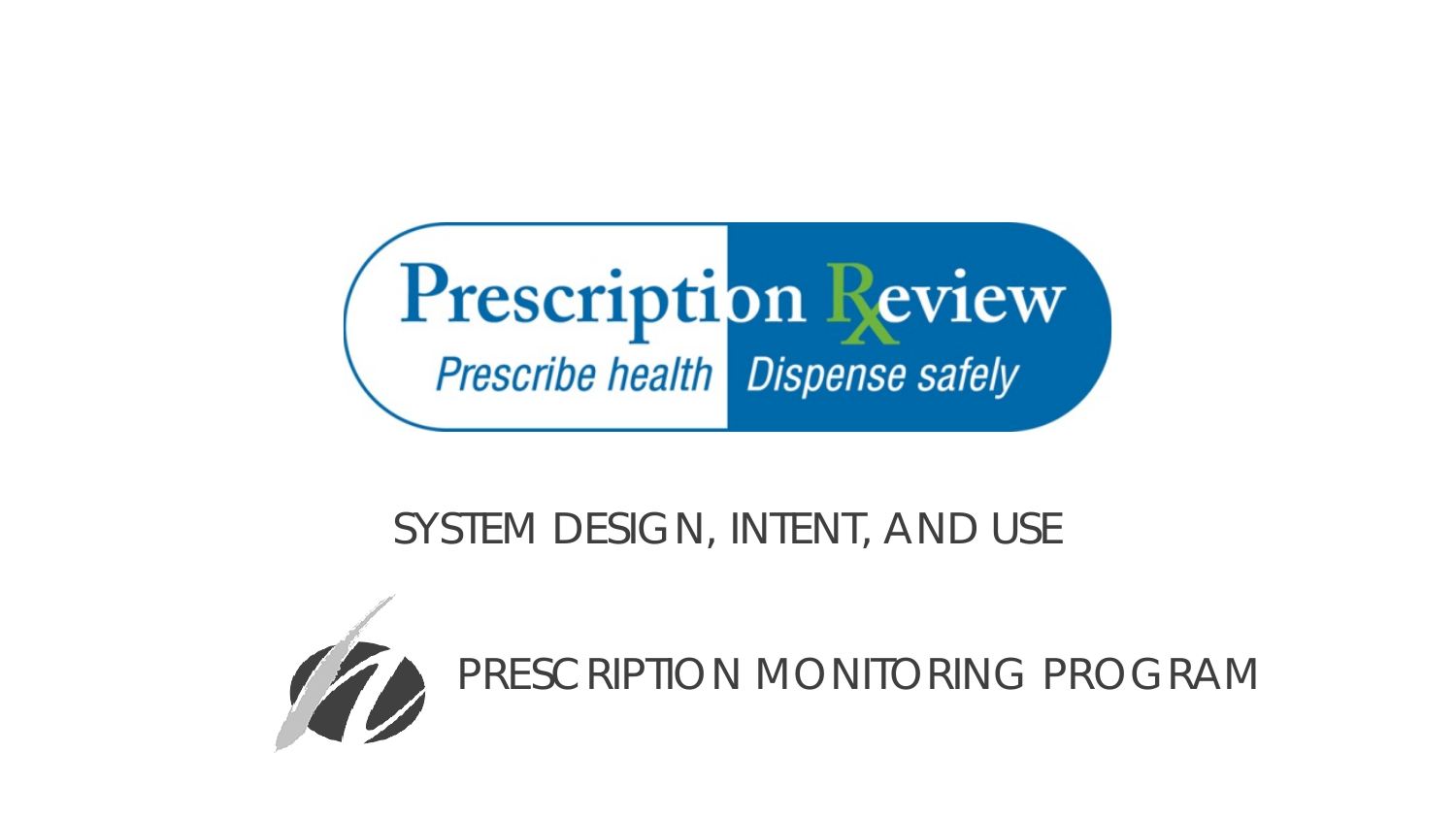DOH Goals for Washington PMP

Prevent Prescription Drug Overdose

- Give practitioners an additional tool that provides more information for making patient care decisions.
- Provide data that can help healthcare providers recognize patterns of misuse and addiction ensuring SBIRT opportunities are not missed.
- Make sure those in need of scheduled prescription drugs receive them.
- $\checkmark$  Educate the population on the dangers of misusing prescription drugs.
- Curb illicit use of prescription drugs.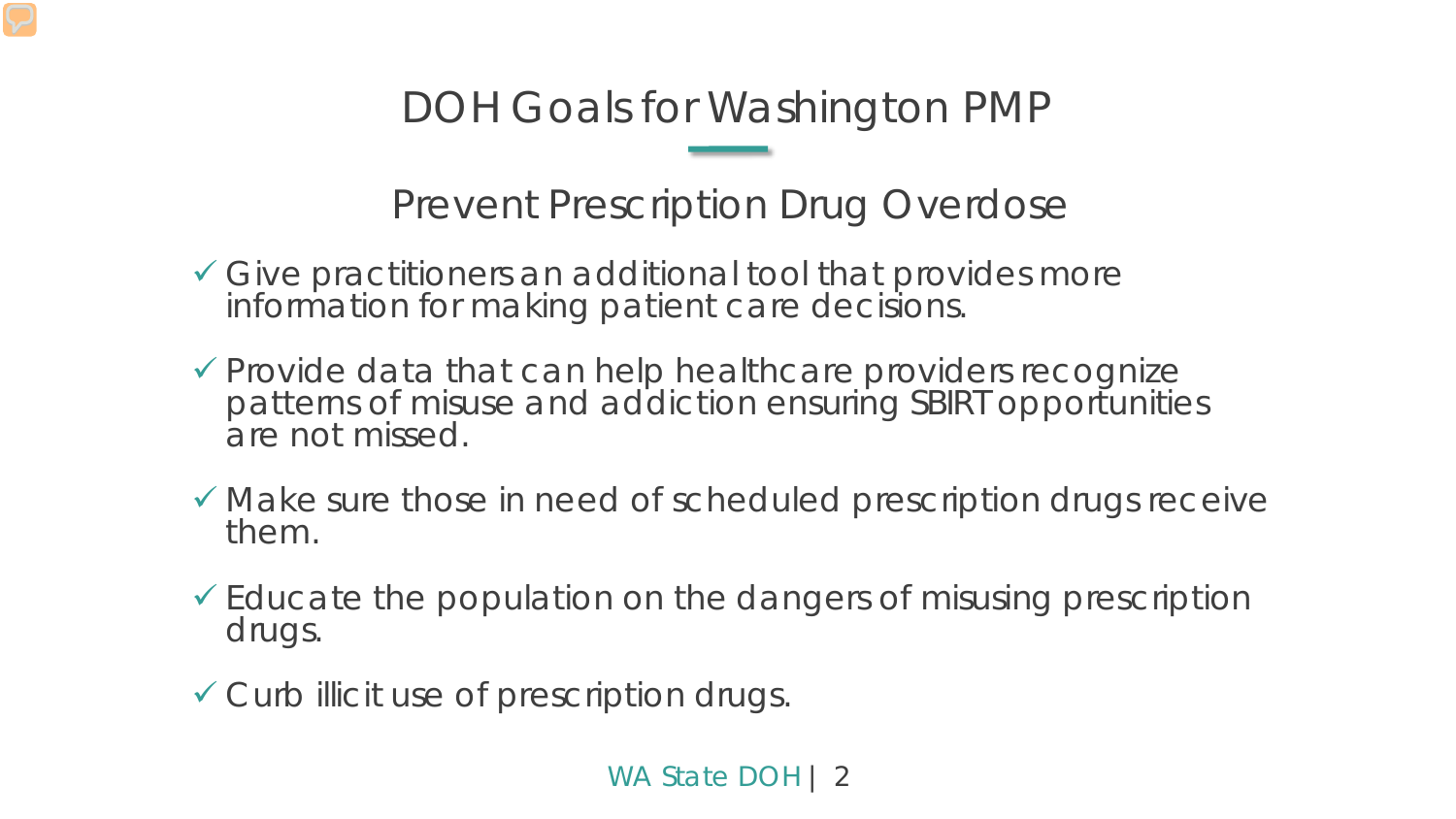### PMP Data Collection and Access



WA State DOH | 3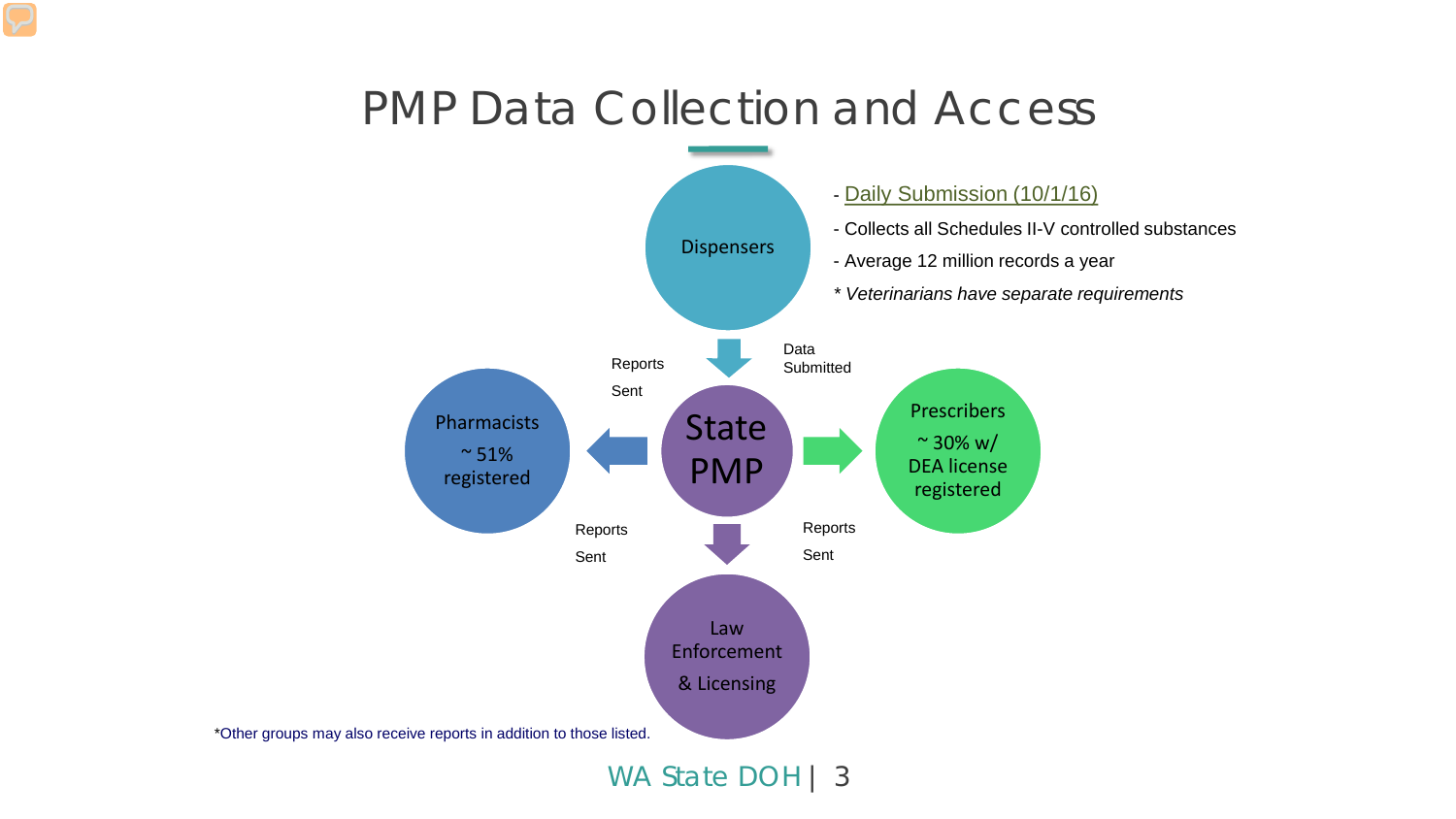## Not Required to Submit Data

- Licensed wholesalers, distributors, manufacturers
- Rx'd for  $\leq$  24hrs or directly administered
- Prescriptions provided to patients receiving inpatient care at hospitals
- Pharmacies operated by the Department of Corrections
	- Except when an offender is released with a dispensing intended for  $\geq$  24 hrs of use
- Federally operated facilities
	- Veterans Affairs, Department of Defense or other federally operated pharmacies
		- Voluntary reporting from Indian Health Service (IHS) & Veterans Affairs (VA) since 2015
- Opioid Treatment Programs (42CFR)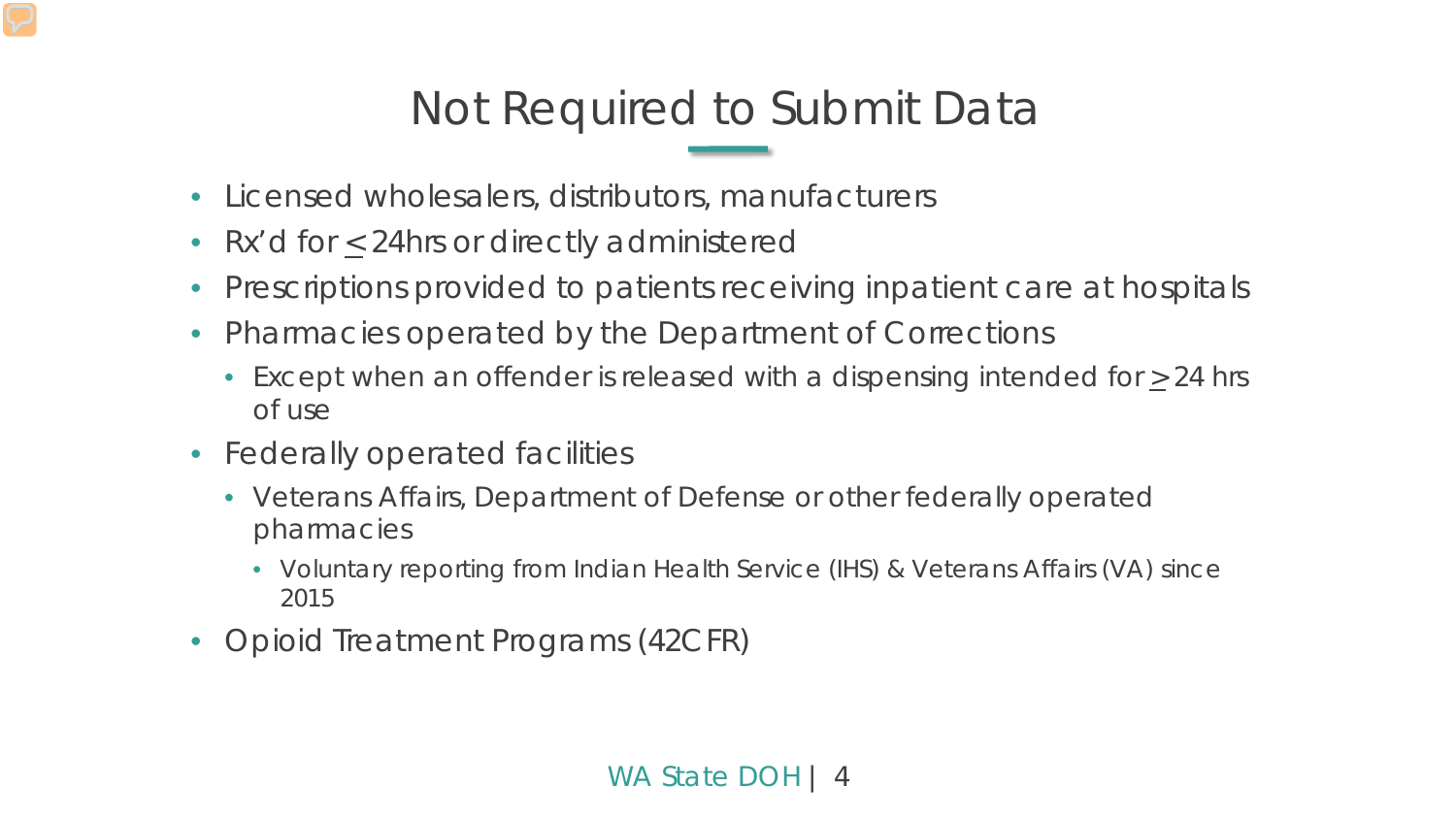#### Access

Original Legislation Provided PMP Access for…

- $\checkmark$  Prescribers & dispensers for patient care
- $\checkmark$  Licensing boards for investigations
- $\checkmark$  Individuals regarding prescriptions dispensed to them
- $\checkmark$  EDIE Providing PMP in the ED
- $\checkmark$  DOH/Vendor in regard to program operation
- $\checkmark$  Law Enforcement/Prosecutor for bona fide investigations
- $\checkmark$  Medical Examiner/Coroner cause of death determination
- HCA (Medicaid), L&I (Worker's Comp), DOC (Offenders)
- De-identified information may be provided for research and education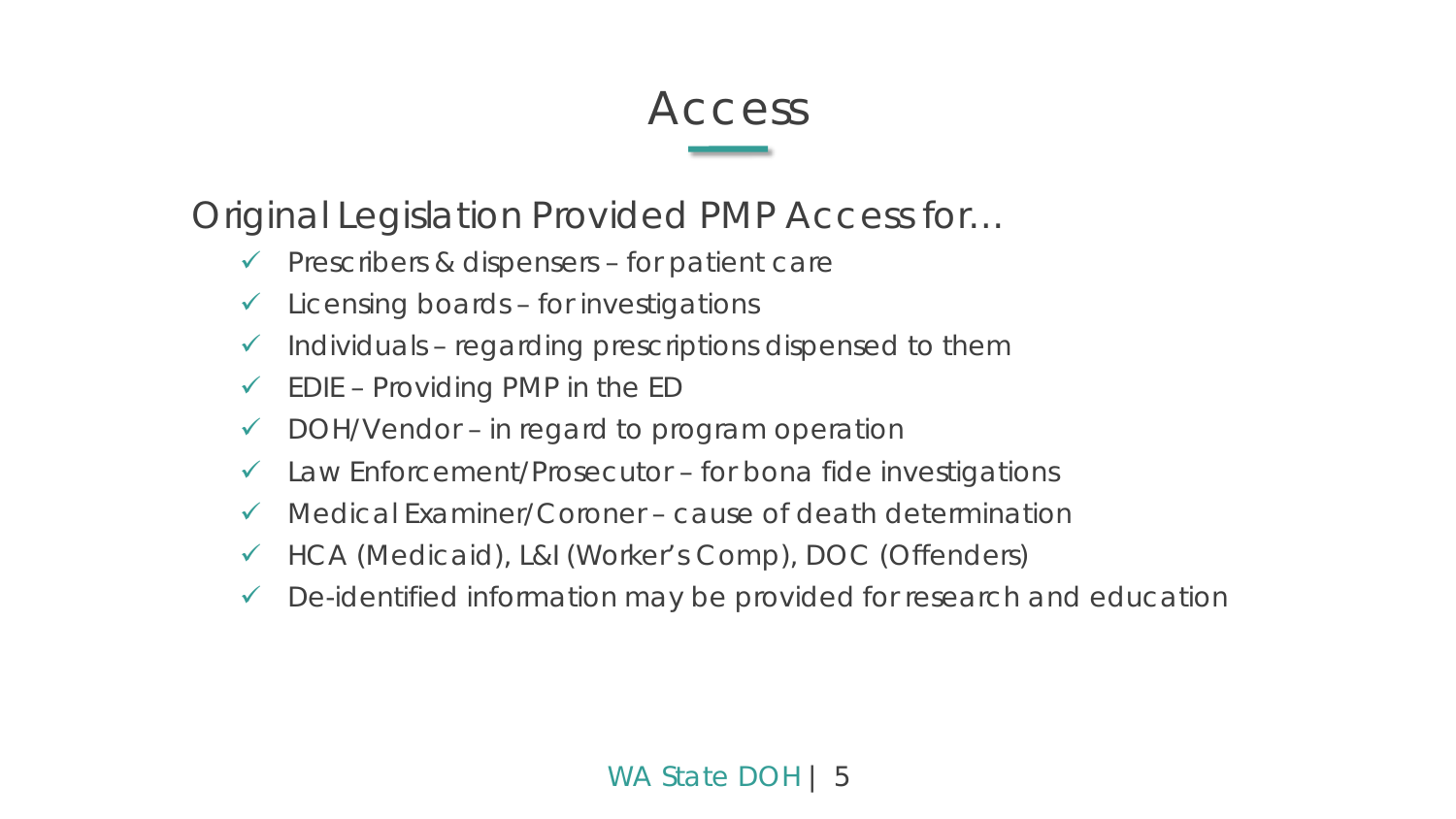### Access Continued …

SB 5720 (2015)

 $\checkmark$  Staff of Medical Testing Labs – for urinalysis testing and determining prescribed medication use.

HB 2730 (2016)

- Health Care facilities and clinics when using a certified EHR connected to the state's Health Information Exchange (HIE)
- $\checkmark$  Access for legend drug prescribers (no DEA  $\#$ )
- $\checkmark$  Delegate Access for DOH licensed Pharmacy Staff

ESHB 1427 (2017)

- $\checkmark$  EDIE OD reports to recent prescribers
- WSHA CQIP, Health Care facilities, and provider groups of 5 or more can obtain PMP data for QI
- $\checkmark$  Federal and Tribal HC facilities using EHR-HIE

WA State DOH | 6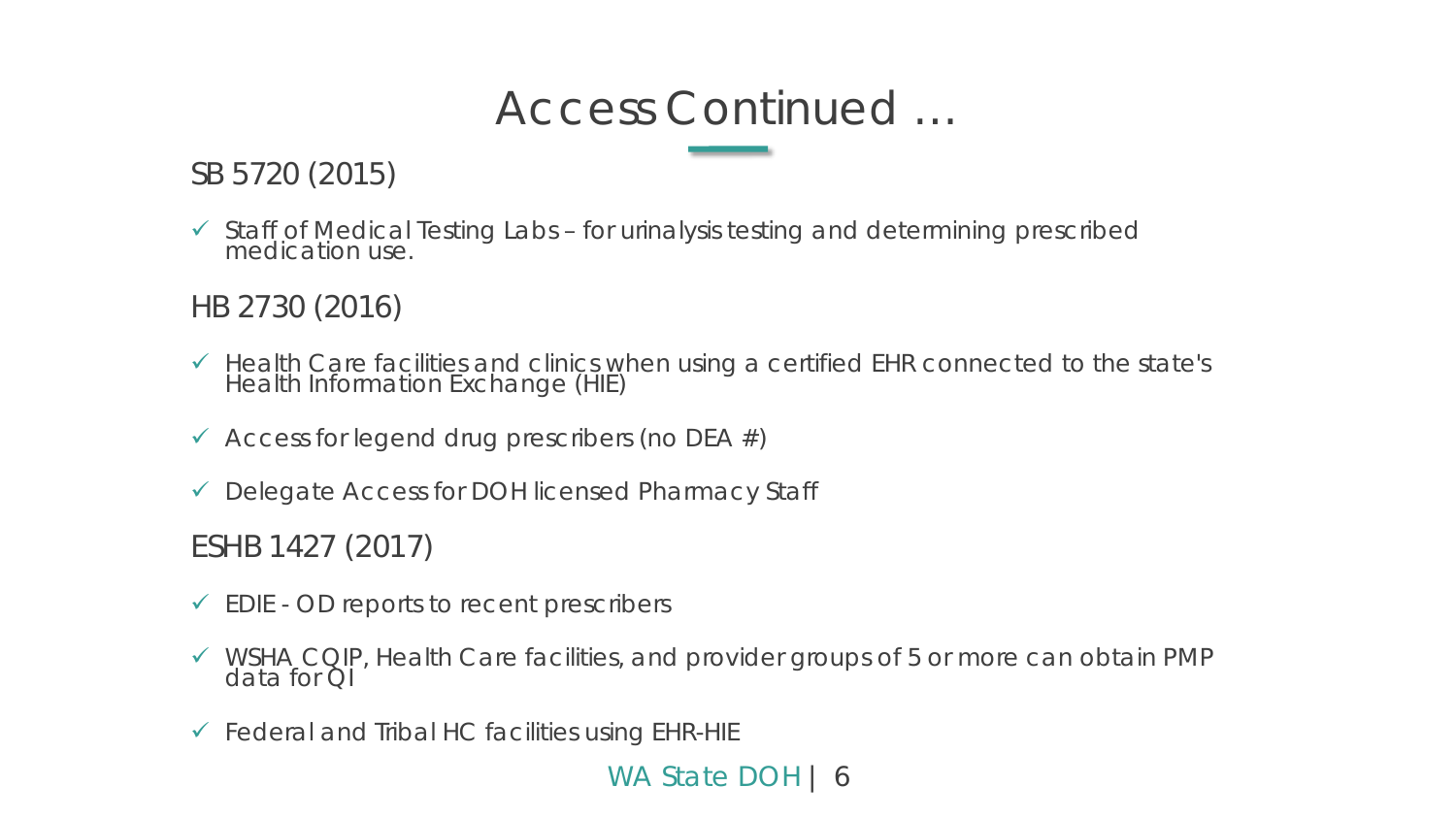## Key Take-Aways for Providers

### PMP helps providers …

- CHECK for misuse, multiple prescribers (coordinate care)
- CHECK for drug interactions or other harm
- $\checkmark$  USE reports for compliance with treatment contracts
- CHECK history of transactions linked to DEA number fraudulent scripts and monthly reporting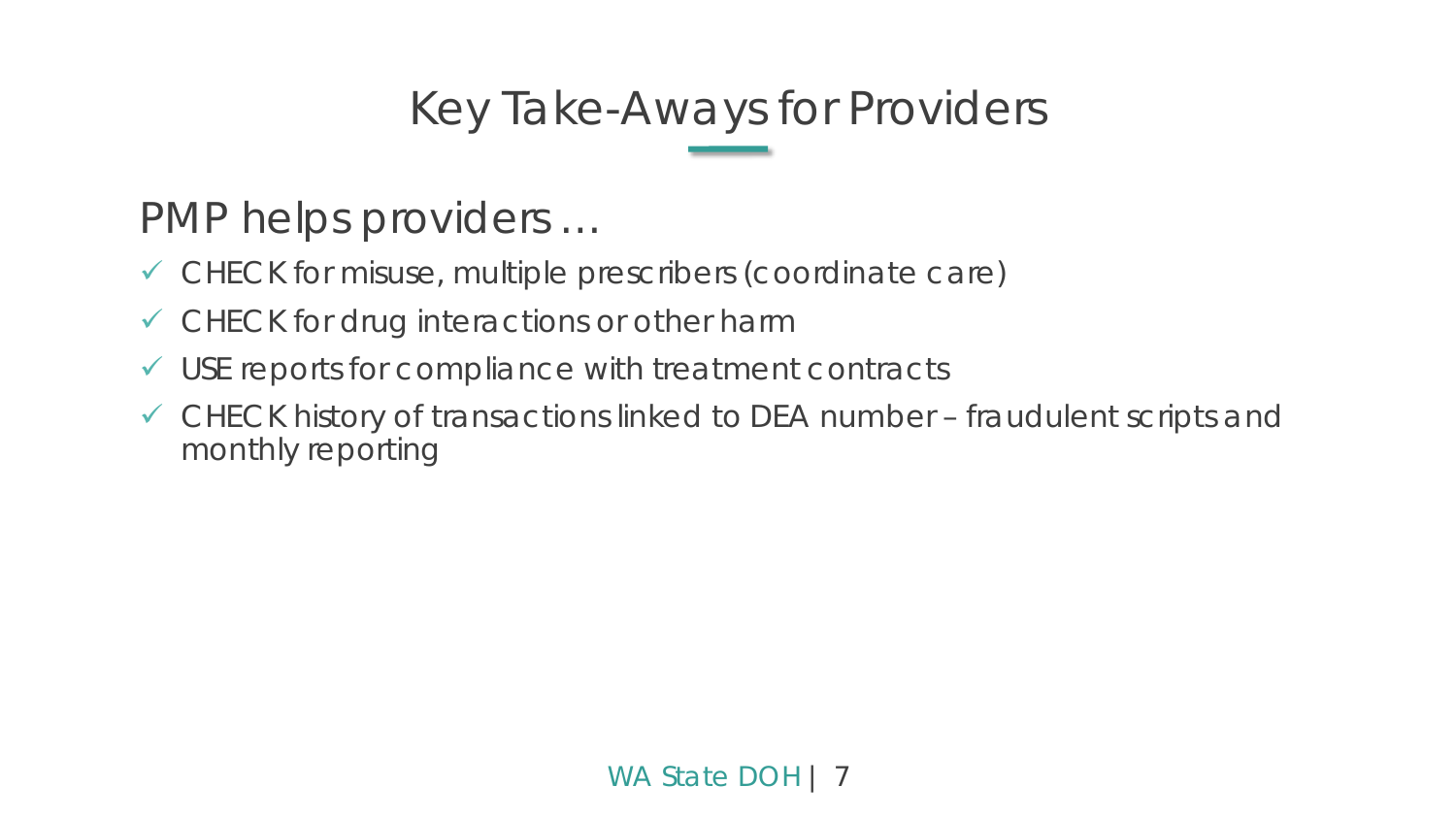# Under the Hood

WA Prescription Monitoring Program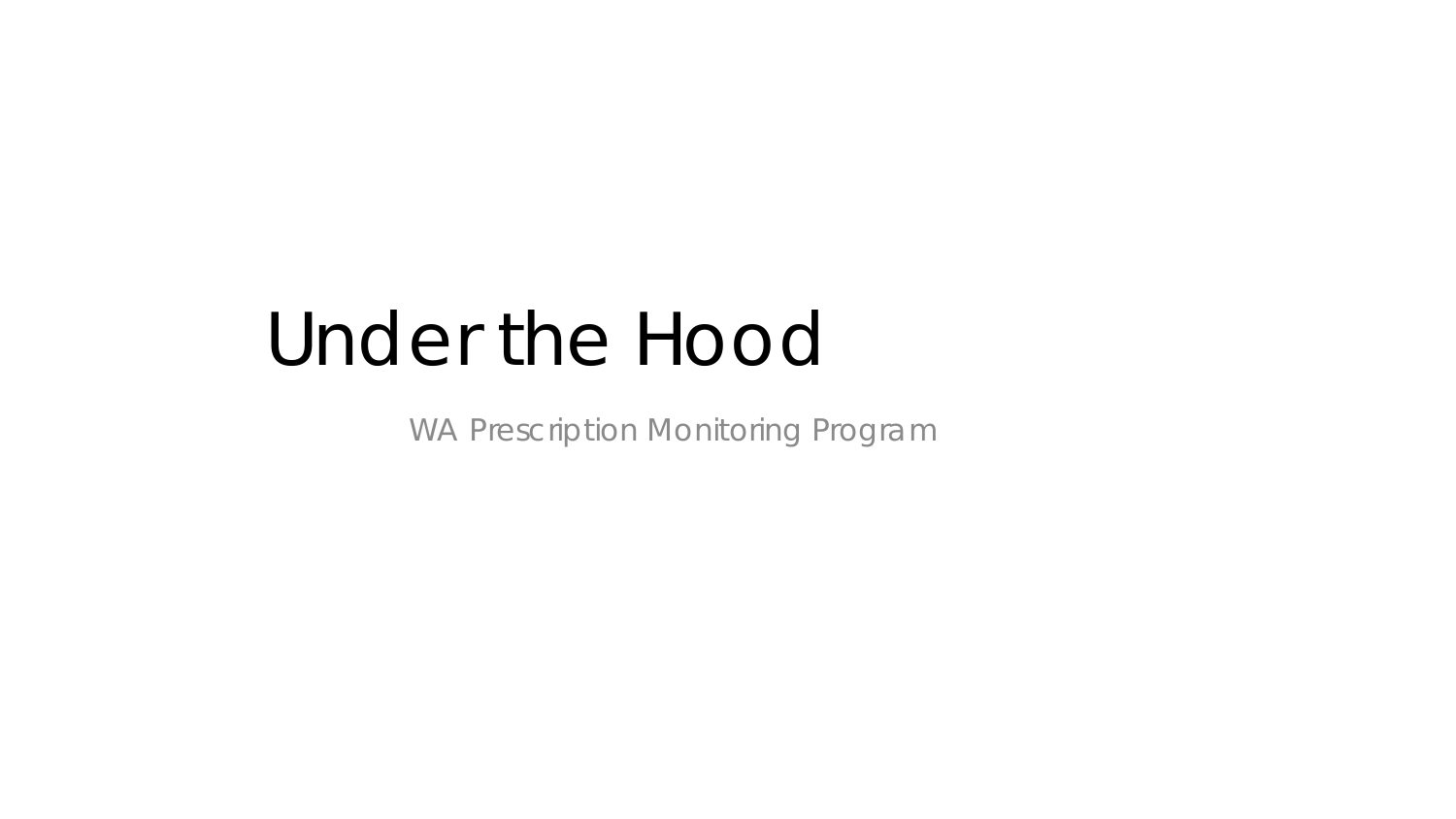# Recipient (Patient) Query

WA Prescription Monitoring Program [How to Do a Recipient Query](https://youtu.be/QQv07xmr1nw) (YouTube - 5 minutes, 42 seconds) [How to View Query Results](http://youtu.be/3ctolcn6410) (YouTube - 2 minutes, 17 seconds)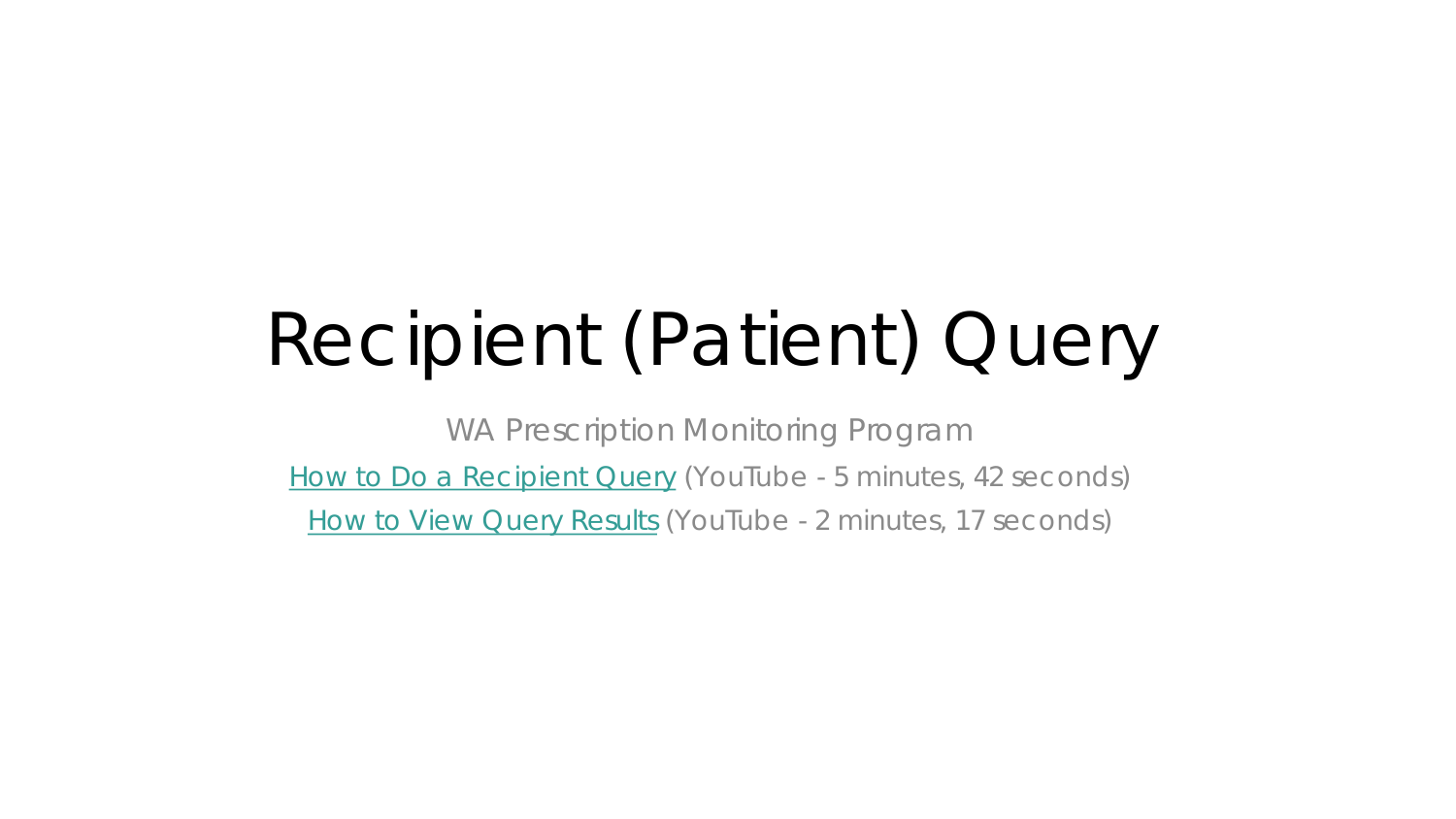#### Recipient Query System Attestation

#### **Washington Prescription Monitoring Program**



| <b>Report Queue</b><br>Home<br>Query                                                                                        | <b>User Management</b><br>Log Out<br>System Help<br>Resources                                                                                                                                                                                                                                                                                                                                                                                                                                                                                                                                                                                                                                                                                                                                                                                                                                                                                                                                                                                                                                      |
|-----------------------------------------------------------------------------------------------------------------------------|----------------------------------------------------------------------------------------------------------------------------------------------------------------------------------------------------------------------------------------------------------------------------------------------------------------------------------------------------------------------------------------------------------------------------------------------------------------------------------------------------------------------------------------------------------------------------------------------------------------------------------------------------------------------------------------------------------------------------------------------------------------------------------------------------------------------------------------------------------------------------------------------------------------------------------------------------------------------------------------------------------------------------------------------------------------------------------------------------|
| <b>Recipient Query</b><br><b>Multiple Recipient Query</b><br><b>Prescriber History Query</b><br><b>Prescriber DEA Query</b> | <b>Washington PDMP Certification Statement for Provider/Pharmacist</b><br>I agree that by accessing this system, I affirm that I am<br>Currently licensed and authorized to prescribe or dispense controlled substances; or<br>Currently licensed as a health care practitioner AND I am currently authorized to access this system by a prescriber who meets the the requirements in paragraph (1).<br>I understand that my use of this system is permitted only in connection with:<br>providing medical or pharmaceutical care for my patients.<br>providing my patient his or her own prescription monitoring information contained in the system, so long as I am sure of the patient's identity.<br>I understand that any other access or disclosure of PMP data is a violation of Washington law and may result in civil sanctions or disciplinary action. I further understand that I will treat the information in the system a<br>health care information and will protect the information in my possession in accordance with federal and state laws governing health care information. |
|                                                                                                                             | I understand that I am responsible for all use of my user name and password, and any use of the system by a provider I have authorized. I will never share my password with anyone, including co-workers. If any authenticatio<br>password is lost or compromised, or if a provider who I have authorized to access the system no longer needs that access, I agree to notify the Department of Health immediately.<br>I understand that the PMP will conduct auditing activities to monitor for unusual or potentially unauthorized use of the system.<br>$\Box$ I accept the above conditions<br>You must accept the above conditions before you can continue.                                                                                                                                                                                                                                                                                                                                                                                                                                   |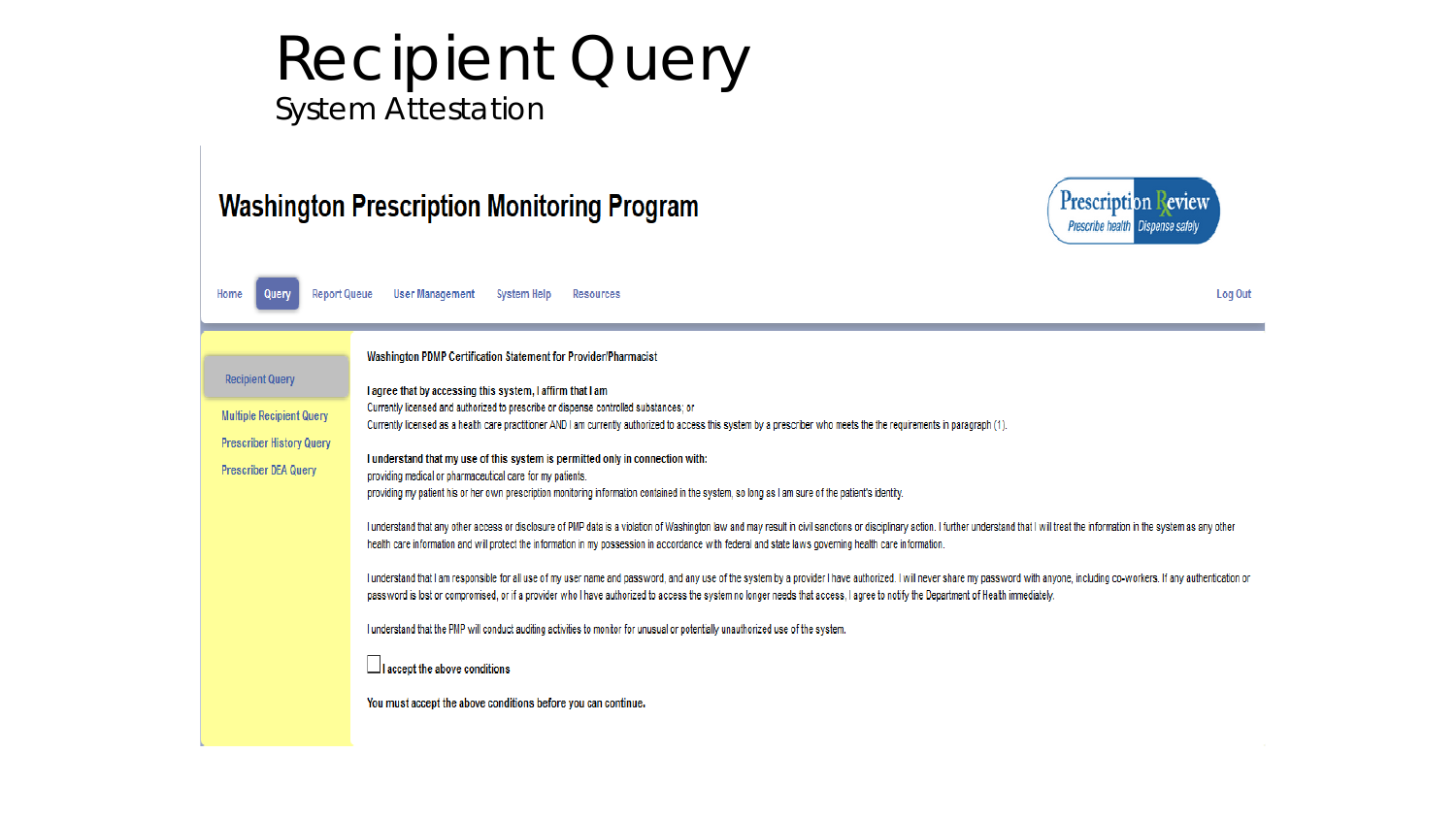| <b>Washington Prescription Monitoring Program</b>                                                                                      | Prescription Review<br>Prescribe health Dispense safely              |         |
|----------------------------------------------------------------------------------------------------------------------------------------|----------------------------------------------------------------------|---------|
| <b>Report Queue</b><br><b>User Management</b><br>Query<br>System Help<br>Home                                                          | <b>Resources</b>                                                     | Log Out |
| <b>Recipient Query</b>                                                                                                                 |                                                                      |         |
| <b>Multiple Recipient Query</b><br>*Last Name:<br><b>Prescriber History Query</b><br>*First Name:<br><b>Prescriber DEA Query</b>       | Skywalker<br>luke                                                    |         |
| <b>Search Method:</b>                                                                                                                  | Fastest: Last name equals, first name begins<br>$\blacktriangledown$ |         |
| *Date of Birth:                                                                                                                        | Te.<br>01/12/1977<br>mm/dd/yyyy                                      |         |
| Within:<br>Gender                                                                                                                      | <b>Exact Match</b><br>$\pmb{\mathrm{v}}$<br>All<br>▼                 |         |
| County:                                                                                                                                | <b>Select County</b><br>▼                                            |         |
| <b>ZIP Code:</b><br>*Dispensed Start Date:                                                                                             | Œ<br>08/20/2013                                                      |         |
| *Dispensed End Date:                                                                                                                   | mm/dd/yyyy<br>P.<br>08/20/2014<br>mm/dd/yyyy                         |         |
| *Required Field<br>All required fields must be filled in.<br>However, for the best search results, fill in as many fields as possible. |                                                                      |         |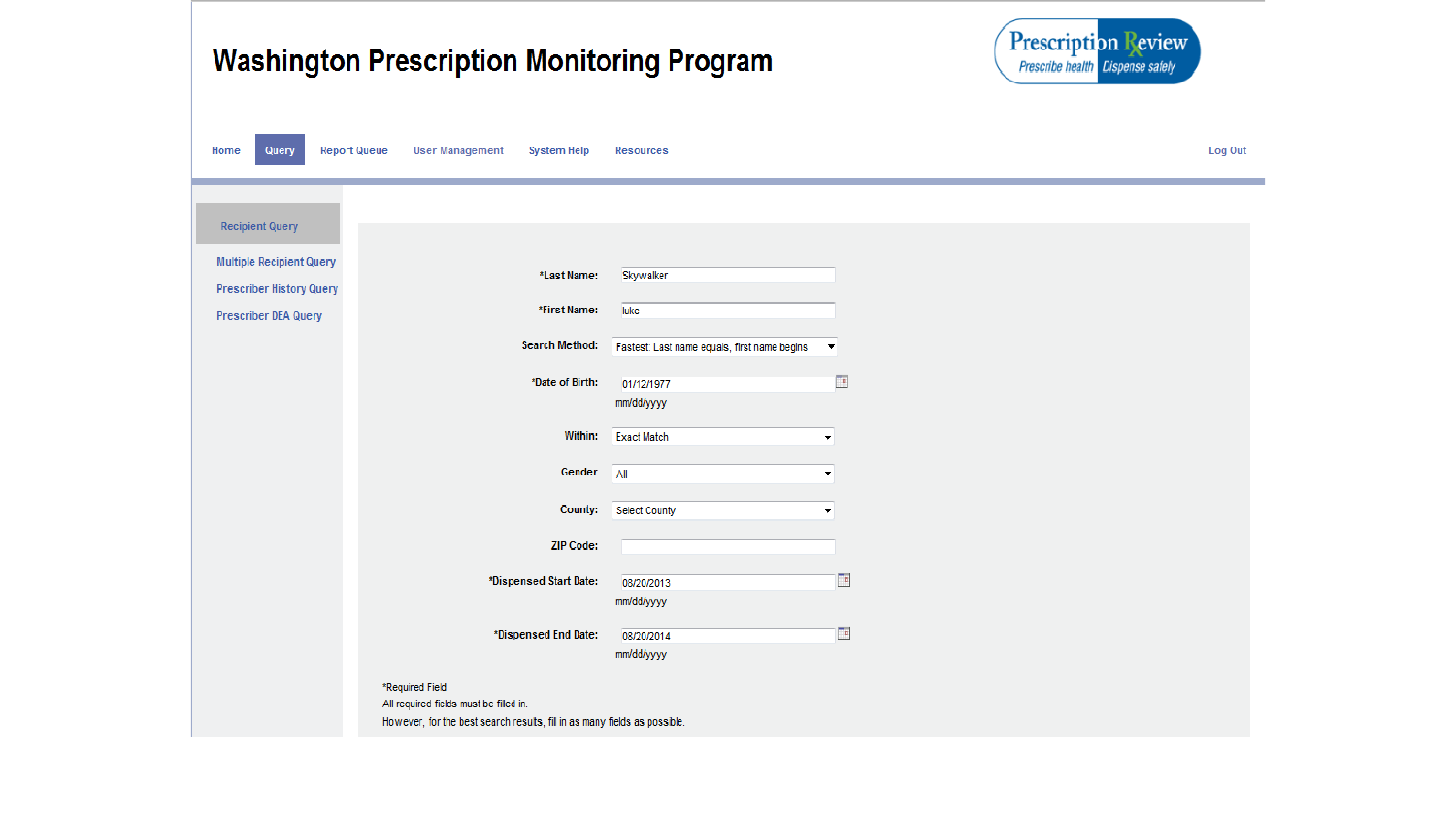| <b>Prescription Review</b><br><b>Washington Prescription Monitoring Program</b><br>Prescribe health Dispense safely |                                                                                                                               |                                                                                                                  |                                              |  |  |
|---------------------------------------------------------------------------------------------------------------------|-------------------------------------------------------------------------------------------------------------------------------|------------------------------------------------------------------------------------------------------------------|----------------------------------------------|--|--|
| Query<br>Home                                                                                                       | <b>Report Queue</b><br><b>User Management</b>                                                                                 | <b>System Help</b><br><b>Resources</b>                                                                           | Log Out                                      |  |  |
| <b>Recipient Query</b>                                                                                              |                                                                                                                               | <b>Query/Report Claims</b>                                                                                       |                                              |  |  |
| <b>Multiple Recipient</b><br>Query<br><b>Prescriber History</b><br>Query<br><b>Prescriber DEA Query</b>             | *Dispensed Start Date:<br>*Dispensed End Date:<br><b>Recipient 1</b><br>*Last Name:<br><b>First Name:</b><br>*DOB:<br>Within: | 08/20/2013<br>mm/dd/yyyy<br>08/20/2014<br>mm/dd/yyyy<br>mm/dd/yyyy<br><b>Exact Match</b><br>$\blacktriangledown$ | $\Box$<br>$\overline{\phantom{a}}$<br>$\Box$ |  |  |
|                                                                                                                     | <b>Recipient 2</b><br><b>Last Name:</b><br><b>First Name:</b><br>DOB:<br>Within:                                              | mm/dd/yyyy<br><b>Exact Match</b><br>$\blacktriangledown$                                                         | $\Box$                                       |  |  |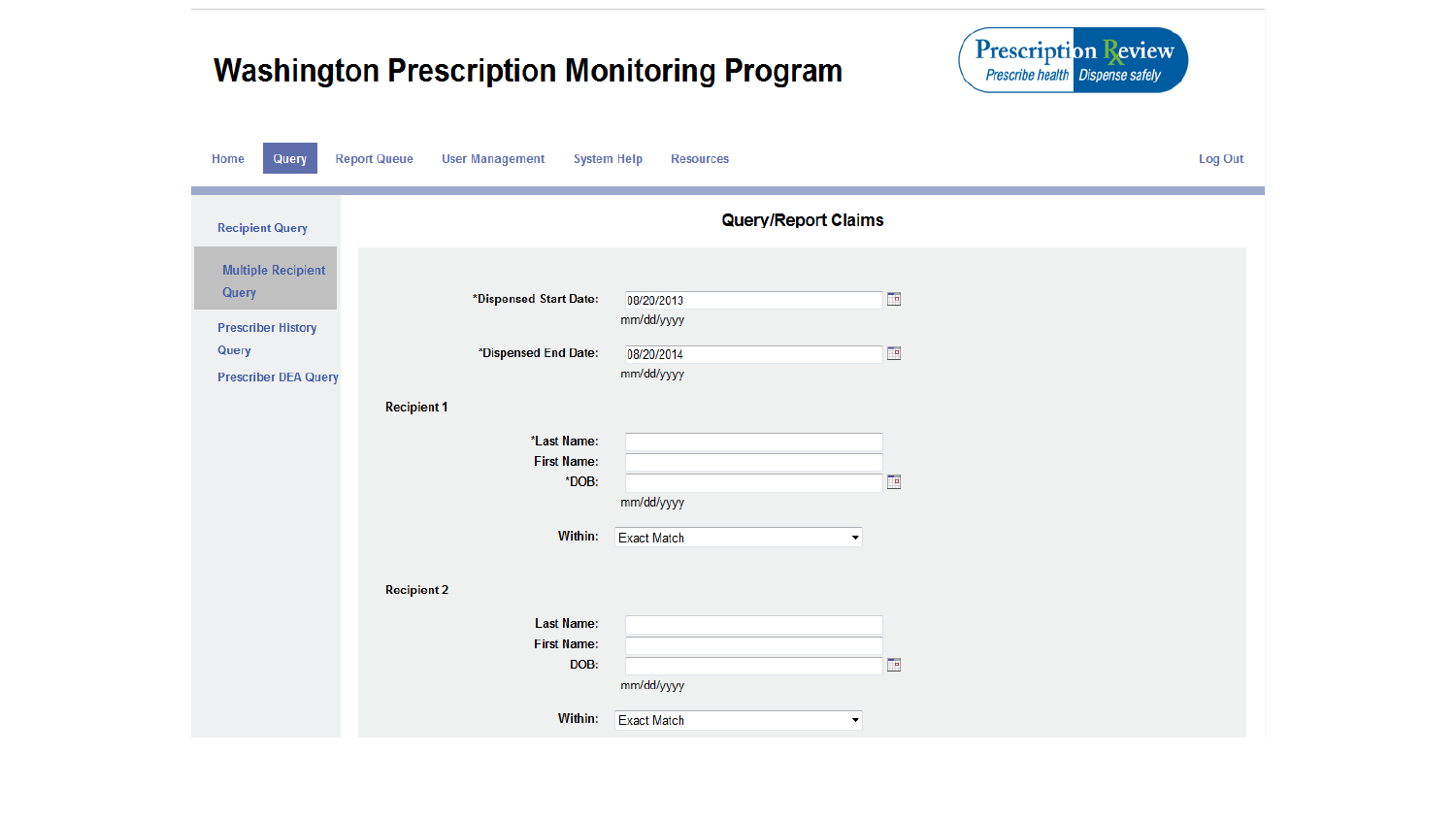| <b>Washington Prescription Monitoring Program</b>                                                 |                                                                                      |                   |                                 |                 |                                                                                                                           |                   |                                                                                                   | <b>Prescription Review</b><br>Prescribe health Dispense safely |         |
|---------------------------------------------------------------------------------------------------|--------------------------------------------------------------------------------------|-------------------|---------------------------------|-----------------|---------------------------------------------------------------------------------------------------------------------------|-------------------|---------------------------------------------------------------------------------------------------|----------------------------------------------------------------|---------|
| Query<br>Home                                                                                     | <b>Report Queue</b><br><b>User Management</b>                                        |                   | System Help<br><b>Resources</b> |                 |                                                                                                                           |                   |                                                                                                   |                                                                | Log Out |
| <b>Recipient Query</b>                                                                            | <b>Search Criteria</b>                                                               |                   |                                 |                 |                                                                                                                           |                   |                                                                                                   |                                                                |         |
| <b>Multiple Recipient Query</b><br><b>Prescriber History Query</b><br><b>Prescriber DEA Query</b> | Last Name: Skywalker<br>First Name: luke<br>Date of Birth: 01/12/1977<br>Gender: All |                   |                                 |                 |                                                                                                                           |                   | County:<br><b>ZIP Code:</b><br>Dispensed Start Date: 08/20/2013<br>Dispensed End Date: 08/20/2014 |                                                                |         |
|                                                                                                   | <b>Search Results</b>                                                                |                   |                                 |                 | To select a name, click on the desired name. To select multiple names, hold down [Ctrl] while clicking the desired names. |                   |                                                                                                   |                                                                |         |
|                                                                                                   | <b>Last Name</b>                                                                     | <b>First Name</b> | <b>DOB</b>                      | <b>County</b>   | <b>Address</b>                                                                                                            | City              | <b>State</b>                                                                                      | <b>ZIP</b>                                                     |         |
|                                                                                                   | <b>SKYWALKER</b><br><b>SKYWALKER</b>                                                 | LUKE<br>LUKE      | 01/12/1977<br>01/12/1977        | Lee<br>Thurston | 391 Industry Dr<br>310 Industry Dr                                                                                        | Auburn<br>Olympia | <b>AL</b><br><b>WA</b>                                                                            | 36832<br>98501                                                 |         |
|                                                                                                   | SORT by Recipient by Date<br>Sort:<br>Clear<br><b>Submit</b>                         | <b>Previous</b>   | ▼                               |                 |                                                                                                                           |                   |                                                                                                   |                                                                |         |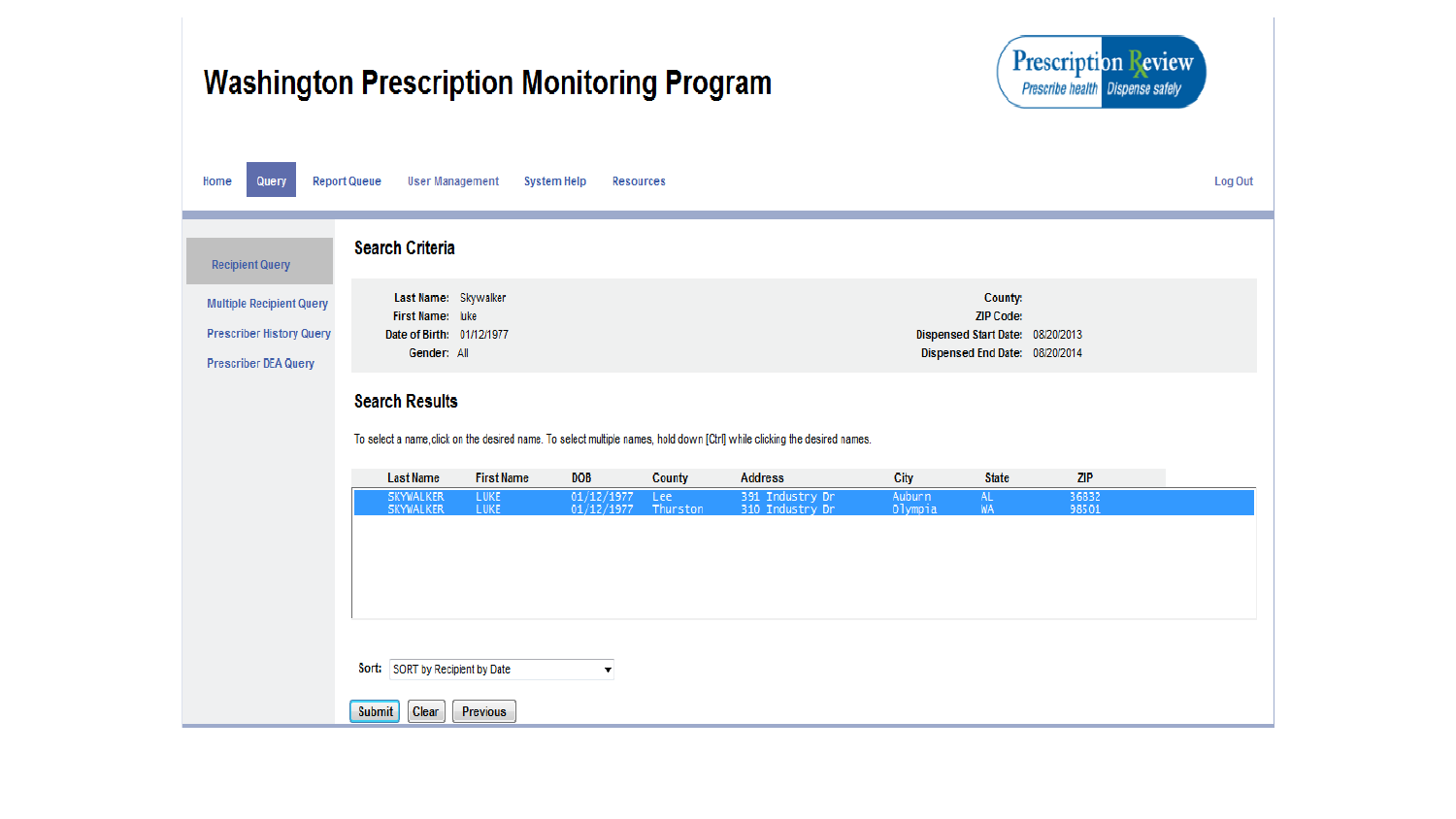#### **Recipient Report**

**Multiple Recipient Query** 

**Recipient Query** 

**Prescriber History Query** 

**Prescriber DEA Query** 

Last Name: Skywalker First Name: luke Date of Birth: 01/12/1977 Gender: All

#### County: Zip Code: Dispensed Start Date: 08/20/2013 Dispensed End Date: 08/20/2014

Recipients: 2 out of 2 Recipient(s) Selected - Click to View

| Date Dispensed/<br><b>Date Prescribed</b> | Drug Name/<br><b>NDC</b>              | <b>Quantity Dispensed/</b><br><b>Days Supply</b> | RX#               | Prescriber | <b>Dispenser</b>          | Recipient                                                               | *Payment Method |
|-------------------------------------------|---------------------------------------|--------------------------------------------------|-------------------|------------|---------------------------|-------------------------------------------------------------------------|-----------------|
| 03/31/2014<br>01/20/2014                  | DEMEROL 100 MG TABLET<br>00024033705  | 1<br>1                                           | TEST01            | Prescriber | Prescriber<br>Seattle, WA | SKYWALKER, LUKE<br>01/12/1977<br>391 INDUSTRY DRIVE<br>Auburn, AL 36832 | 99              |
| 01/20/2014<br>01/20/2014                  | <b>DIAZEPAM POWDER</b><br>51927101400 | -1<br>-1                                         | TEST01            | Prescriber | Prescriber<br>Seattle, WA | SKYWALKER, LUKE<br>01/12/1977<br>391 INDUSTRY DRIVE<br>Auburn, AL 36832 | 99              |
| 01/08/2014<br>01/08/2014                  | DEMEROL 100 MG TABLET<br>00024033705  | -1<br>1                                          | <b>TEST01</b>     | Prescriber | Prescriber<br>Seattle, WA | SKYWALKER, LUKE<br>01/12/1977<br>391 INDUSTRY DRIVE<br>Auburn, AL 36832 | 99              |
| 01/08/2014<br>01/08/2014                  | <b>DIAZEPAM POWDER</b><br>51927101400 | 1<br>1                                           | TEST01            | Prescriber | Prescriber<br>Seattle, WA | SKYWALKER, LUKE<br>01/12/1977<br>391 INDUSTRY DRIVE<br>Auburn, AL 36832 | 99              |
| 05/22/2014<br>05/21/2014                  | DEMEROL 100 MG TABLET<br>00024033705  | -1<br>1                                          | <b>TEST01</b>     | Prescriber | Prescriber<br>Seattle, WA | SKYWALKER, LUKE<br>01/12/1977<br>310 INDUSTRY DR<br>Olympia, WA 98501   | 01              |
| 05/22/2014<br>05/22/2014                  | <b>DIAZEPAM POWDER</b><br>51927101400 | 1<br>-1                                          | <b>TEST01</b>     | Prescriber | Prescriber<br>Seattle, WA | SKYWALKER, LUKE<br>01/12/1977<br>310 INDUSTRY DR<br>Olympia, WA 98501   | 01              |
| 05/20/2014<br>05/20/2014                  | DEMEROL 100 MG TABLET<br>00024033705  | 1<br>1                                           | Test <sub>2</sub> | Prescriber | Prescriber<br>Seattle, WA | SKYWALKER, LUKE<br>01/12/1977<br>310 INDUSTRY DR<br>Olympia, WA 98501   | 01              |

 $\overline{\phantom{a}}$ 

\*Pmt. Method:01=Private Pay; 02=Medicaid; 03=Medicare; 04=Commercial Insurance; 05= Military Installations and VA; 06=Worker's Compensation; 07= Indian Nations; 99=Other

**MAP Results Generate PDF**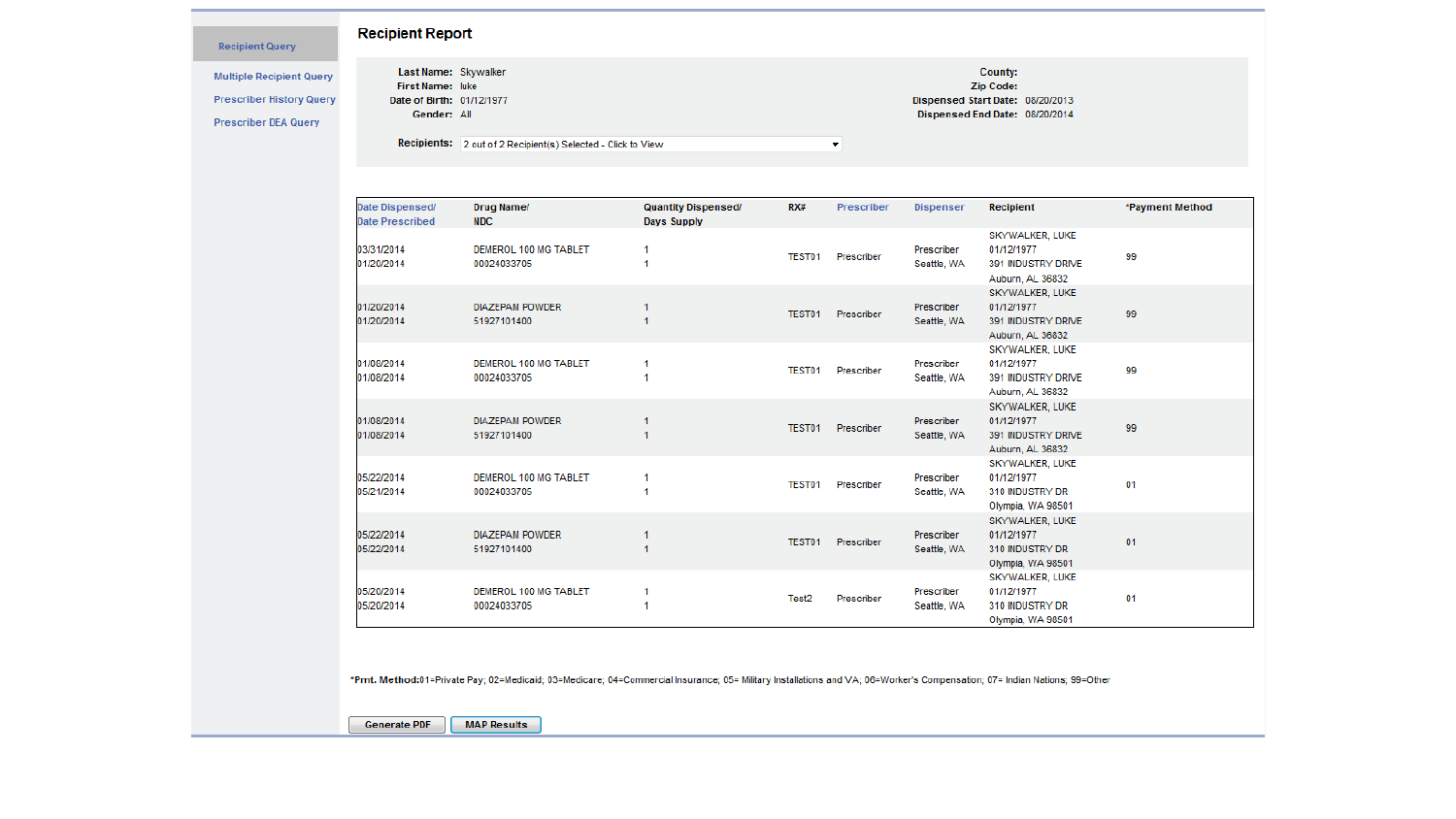# Delegate Management

### WA Prescription Monitoring Program

[How to Manage Delegate Accounts](https://youtu.be/65BAi2TxUhc) (YouTube - 2 minutes, 31 seconds)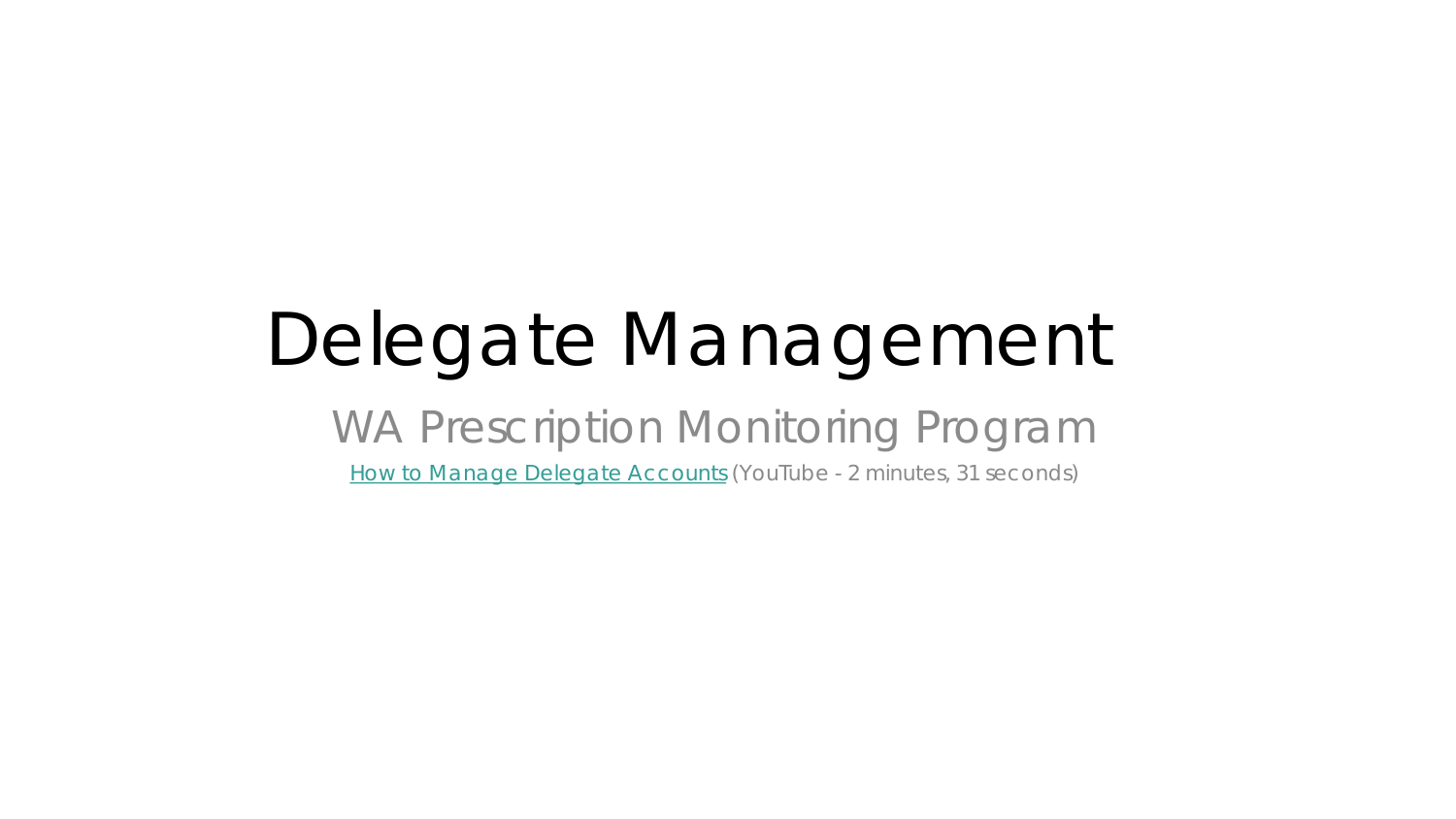## Delegate Accounts for Prescribers

*Delegates are able to access the system and check patient records on behalf of the prescriber*

- The rule allows for "licensed health care practitioner authorized by a prescriber" to access information as a delegate
- Any health professional licensed by the department can have a delegate account.
- Same registration process for the delegate.
- Prescribers manage (link and un-link) delegate accounts to their main account to make requests on their behalf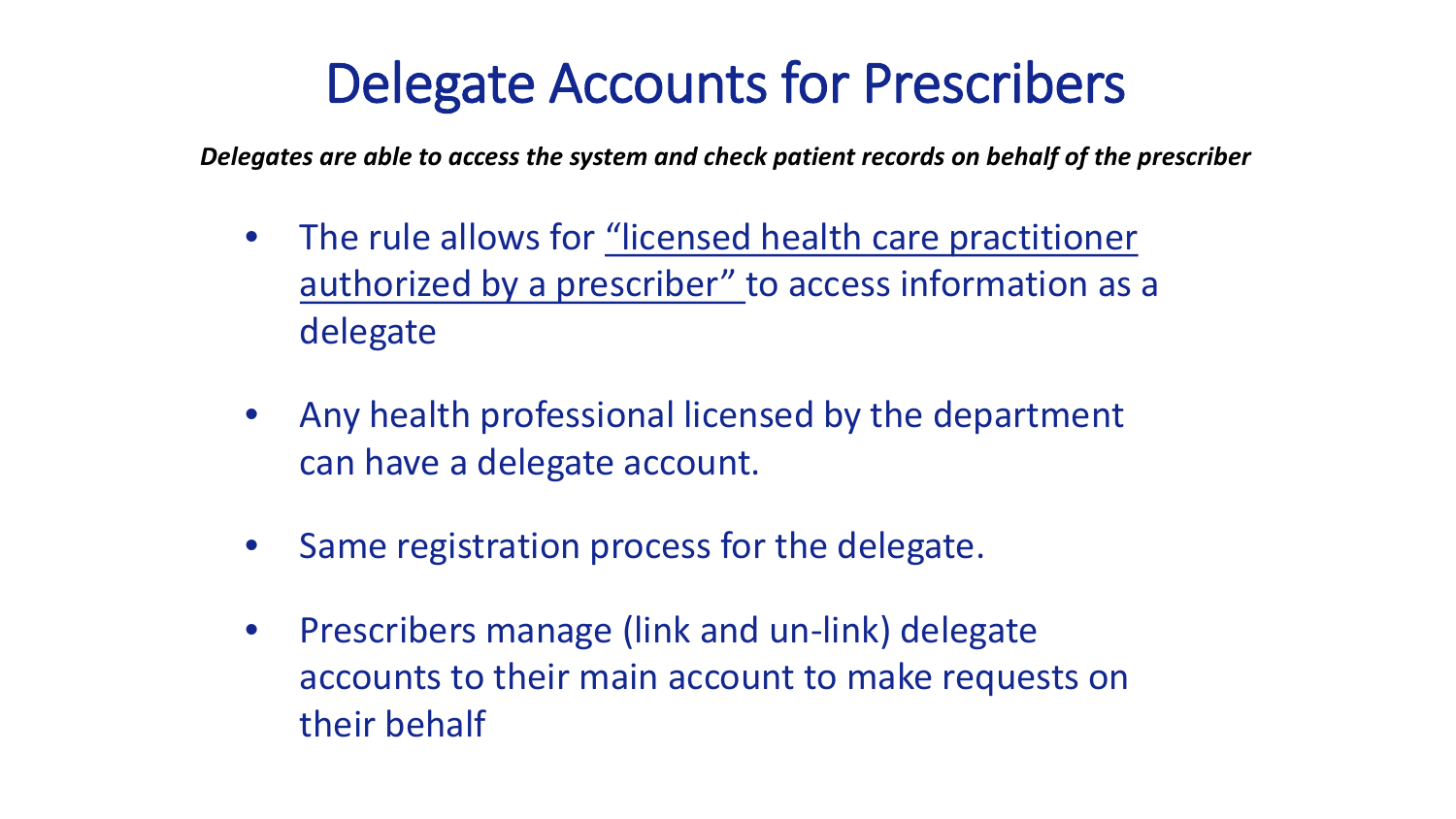#### Selecting Delegates ▶ Select "User Management" **≻Select Delegate Accounts Washington Prescription Monitoring Program Prescription Review Prescribe health Dispense safely User Management Report Queue System Help** Log Out Home Querv **Resources Update User Profile Delegate Accounts** RESENTRY® Health **Prescription Review** Prescribe health Dispense safely Washington State Department of Health Copyright © 2013 Health Information Designs, LLC P.O. Box 47852, Olympia, Washington, 98504-7852, Fax: (360) 236-2901 If you need further assistance, please contact the PDMP Help Desk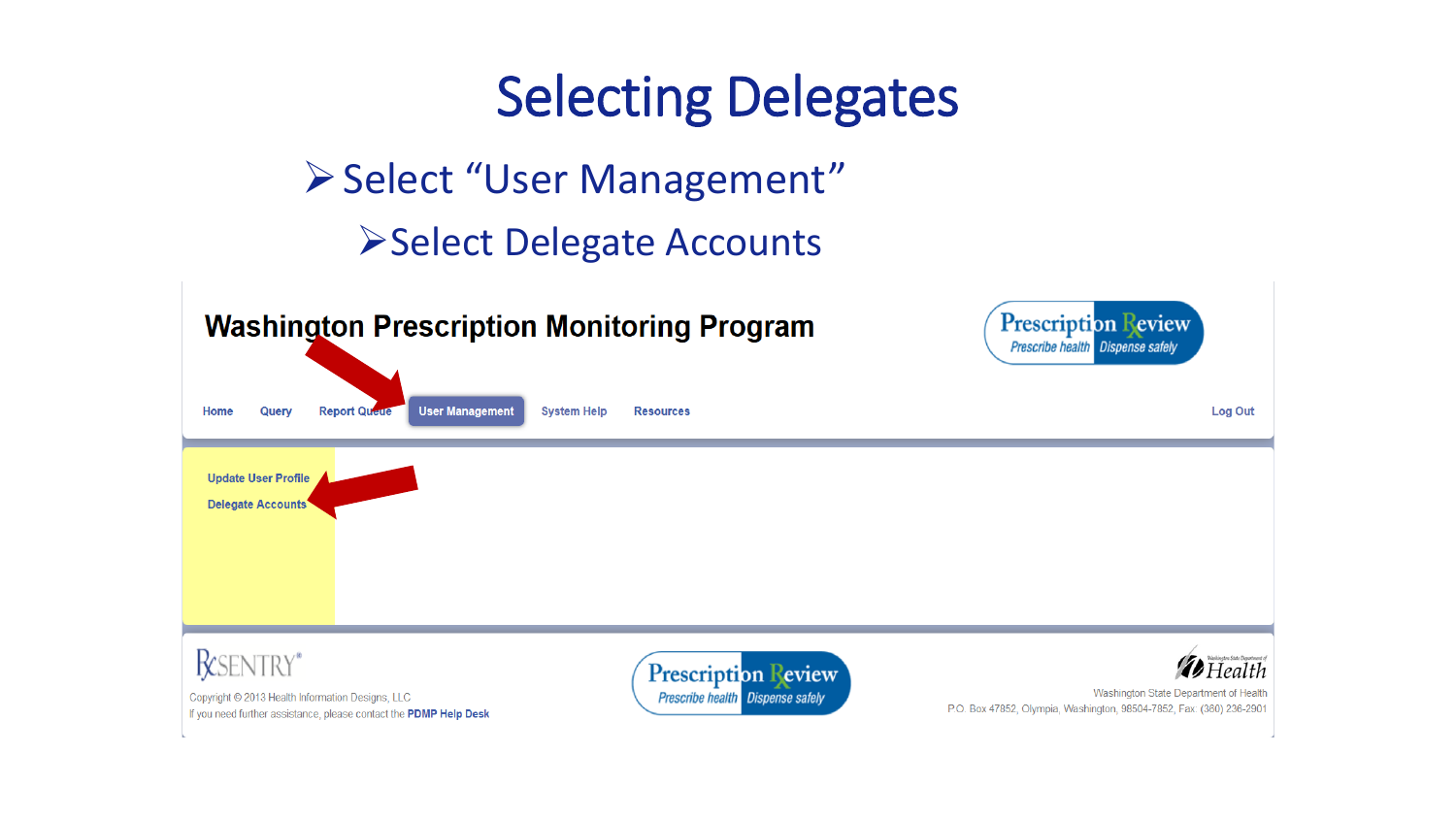## Selecting Delegates

- $\triangleright$  Select Delegates from alphabetical list and click "Link"
	- $\triangleright$  Use CTRL + Click to select multiple
	- $\triangleright$  To remove, select from "Linked List" and click "Unlink"

#### **Washington Prescription Monitoring Program**



| Home<br>Query                                          | <b>Report Queue</b><br><b>User Management</b> | <b>System Help</b><br><b>Resources</b>                                                                                                                                                                                                                                                                                                    | Log Out |
|--------------------------------------------------------|-----------------------------------------------|-------------------------------------------------------------------------------------------------------------------------------------------------------------------------------------------------------------------------------------------------------------------------------------------------------------------------------------------|---------|
| <b>Update User Profile</b><br><b>Delegate Accounts</b> |                                               | Currently Linked Delegate Accounts Link Additional Delegate Accounts<br>Alicia Higgins MD Alicia_Sub Business Ivante<br>arora, mohit A1 A112345<br>asdf, asdf CP CPAPST123456 Facility Name<br>beard, testthree CP CP34826665<br>BeardTest2, TomTest2 M RN RN88778899 test agaency name<br>Bird, Big A1 A144578901 HID Testing A1 Account |         |
|                                                        | Unlink Account                                | Cortes, Nikkita CM CM8527968<br>Crocker, Betty D1 D148005347 Cooking Inc.<br><b>Link Account</b>                                                                                                                                                                                                                                          |         |
|                                                        |                                               |                                                                                                                                                                                                                                                                                                                                           |         |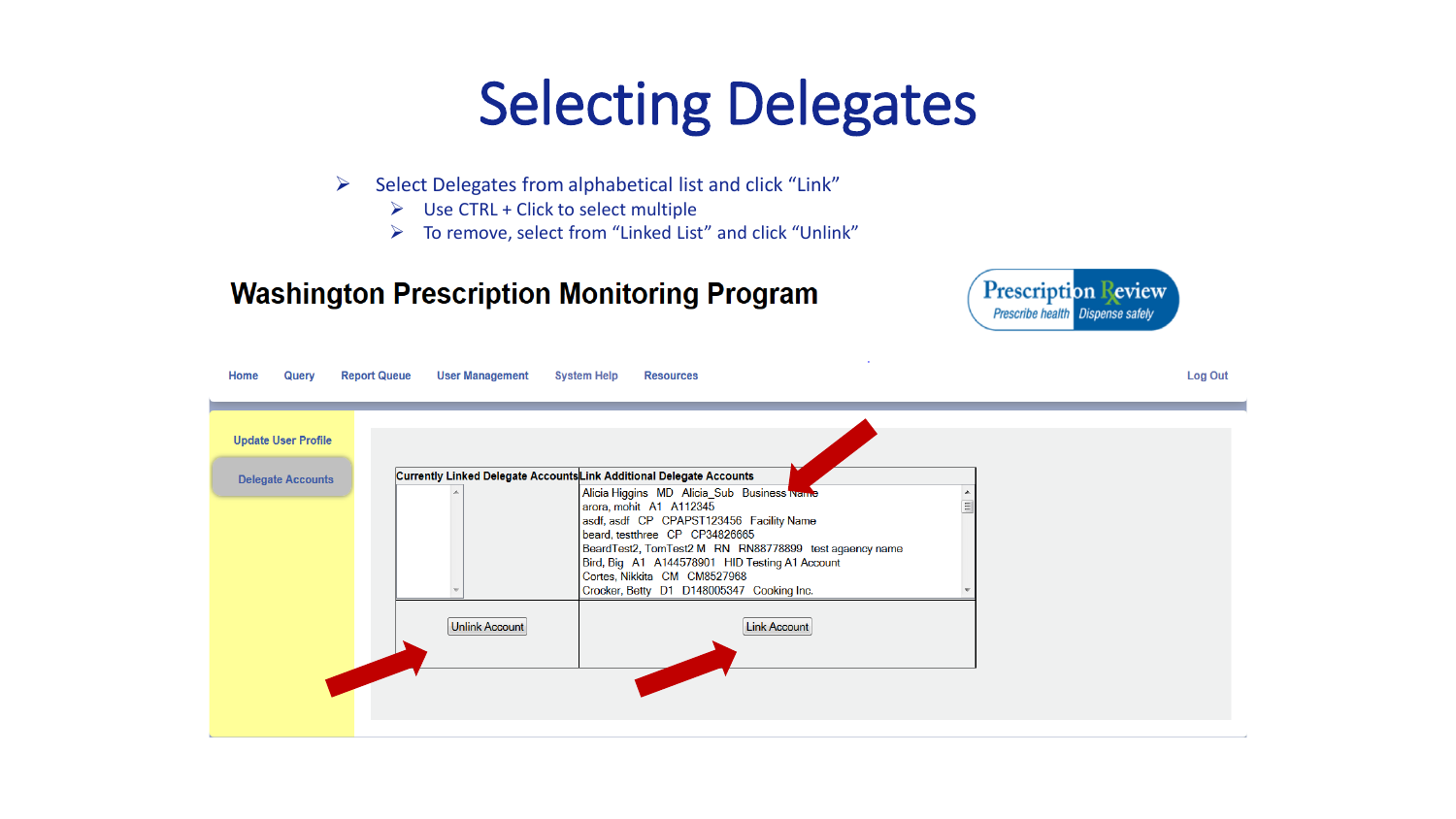# System User Queries

### WA Prescription Monitoring Program [How to Do a Prescriber History Query](https://youtu.be/sdtGdU08Z8A) (YouTube - 1 minute, 29 seconds)

[How to Do a Prescriber DEA Query](https://youtu.be/LklQkfvm6Vw) (YouTube - 1 minute, 30 seconds)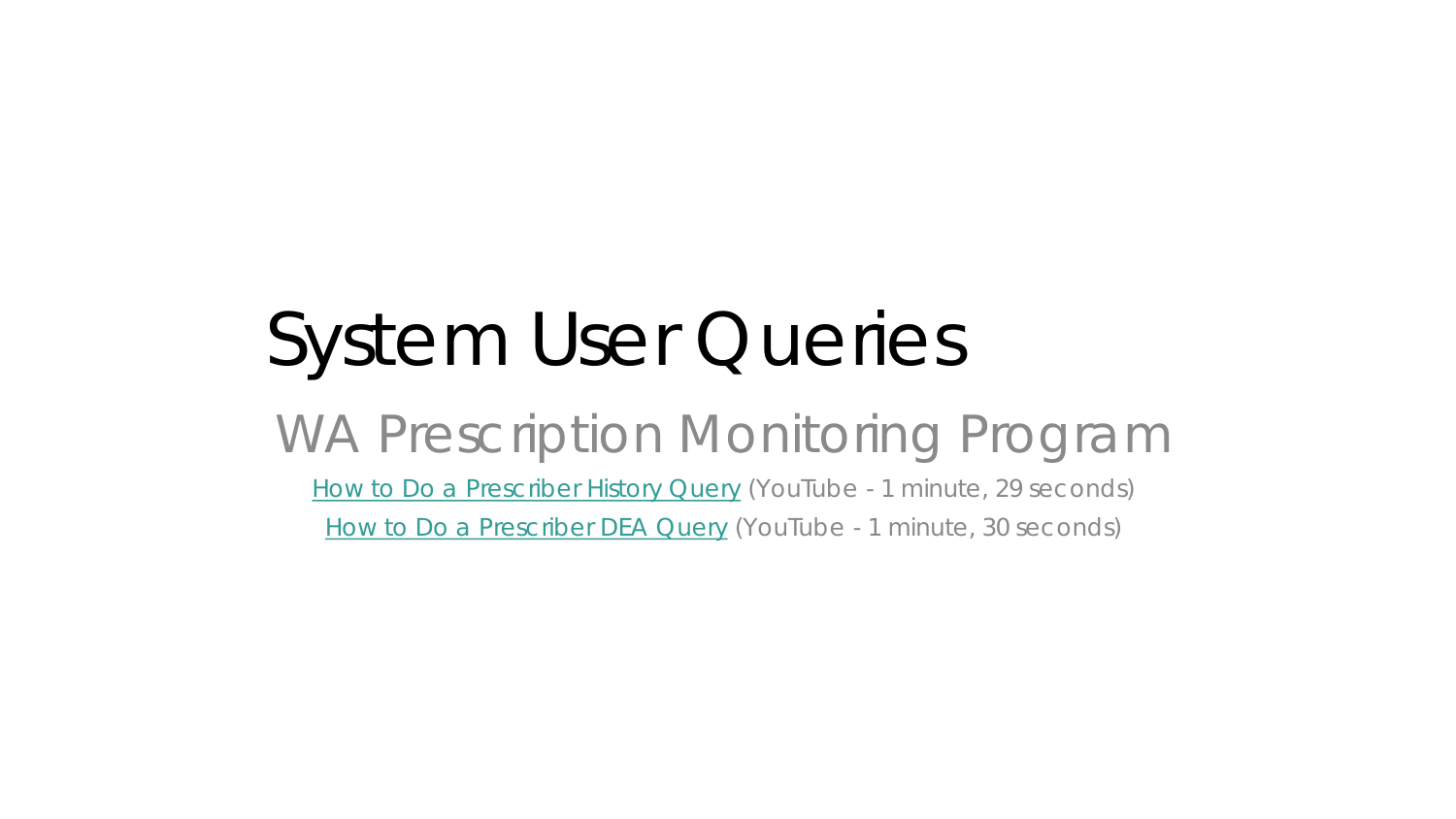#### Prescriber History Query (Query Audit) System Attestation

#### **Washington Prescription Monitoring Program**



| <b>Report Queue</b><br>Home<br>Querv                                                                                        | <b>User Management</b><br>Log Out<br>System Help<br>Resources                                                                                                                                                                                                                                                                                                                                                                                                                                                                                                                                                                                                                                                                                                                                                                                                                                                                                                                                                                                                                                                                                                                                                                                                                                                                                                                                                                                                                                                      |
|-----------------------------------------------------------------------------------------------------------------------------|--------------------------------------------------------------------------------------------------------------------------------------------------------------------------------------------------------------------------------------------------------------------------------------------------------------------------------------------------------------------------------------------------------------------------------------------------------------------------------------------------------------------------------------------------------------------------------------------------------------------------------------------------------------------------------------------------------------------------------------------------------------------------------------------------------------------------------------------------------------------------------------------------------------------------------------------------------------------------------------------------------------------------------------------------------------------------------------------------------------------------------------------------------------------------------------------------------------------------------------------------------------------------------------------------------------------------------------------------------------------------------------------------------------------------------------------------------------------------------------------------------------------|
| <b>Recipient Query</b><br><b>Multiple Recipient Query</b><br><b>Prescriber History Query</b><br><b>Prescriber DEA Query</b> | Washington PDMP Certification Statement for Provider/Pharmacist<br>I agree that by accessing this system, I affirm that I am<br>Currently licensed and authorized to prescribe or dispense controlled substances; or<br>Currently licensed as a health care practitioner AND I am currently authorized to access this system by a prescriber who meets the the requirements in paragraph (1).<br>I understand that my use of this system is permitted only in connection with:<br>providing medical or pharmaceutical care for my patients.<br>providing my patient his or her own prescription monitoring information contained in the system, so long as I am sure of the patient's identity.<br>I understand that any other access or disclosure of PMP data is a violation of Washington law and may result in civil sanctions or disciplinary action. I further understand that I will treat the information in the system a<br>health care information and will protect the information in my possession in accordance with federal and state laws governing health care information.<br>I understand that I am responsible for all use of my user name and password, and any use of the system by a provider I have authorized. I will never share my password with anyone, including co-workers. If any authenticatio<br>password is lost or compromised, or if a provider who I have authorized to access the system no longer needs that access, I agree to notify the Department of Health immediately. |
|                                                                                                                             | I understand that the PMP will conduct auditing activities to monitor for unusual or potentially unauthorized use of the system.<br>$\Box$ I accept the above conditions<br>You must accept the above conditions before you can continue.                                                                                                                                                                                                                                                                                                                                                                                                                                                                                                                                                                                                                                                                                                                                                                                                                                                                                                                                                                                                                                                                                                                                                                                                                                                                          |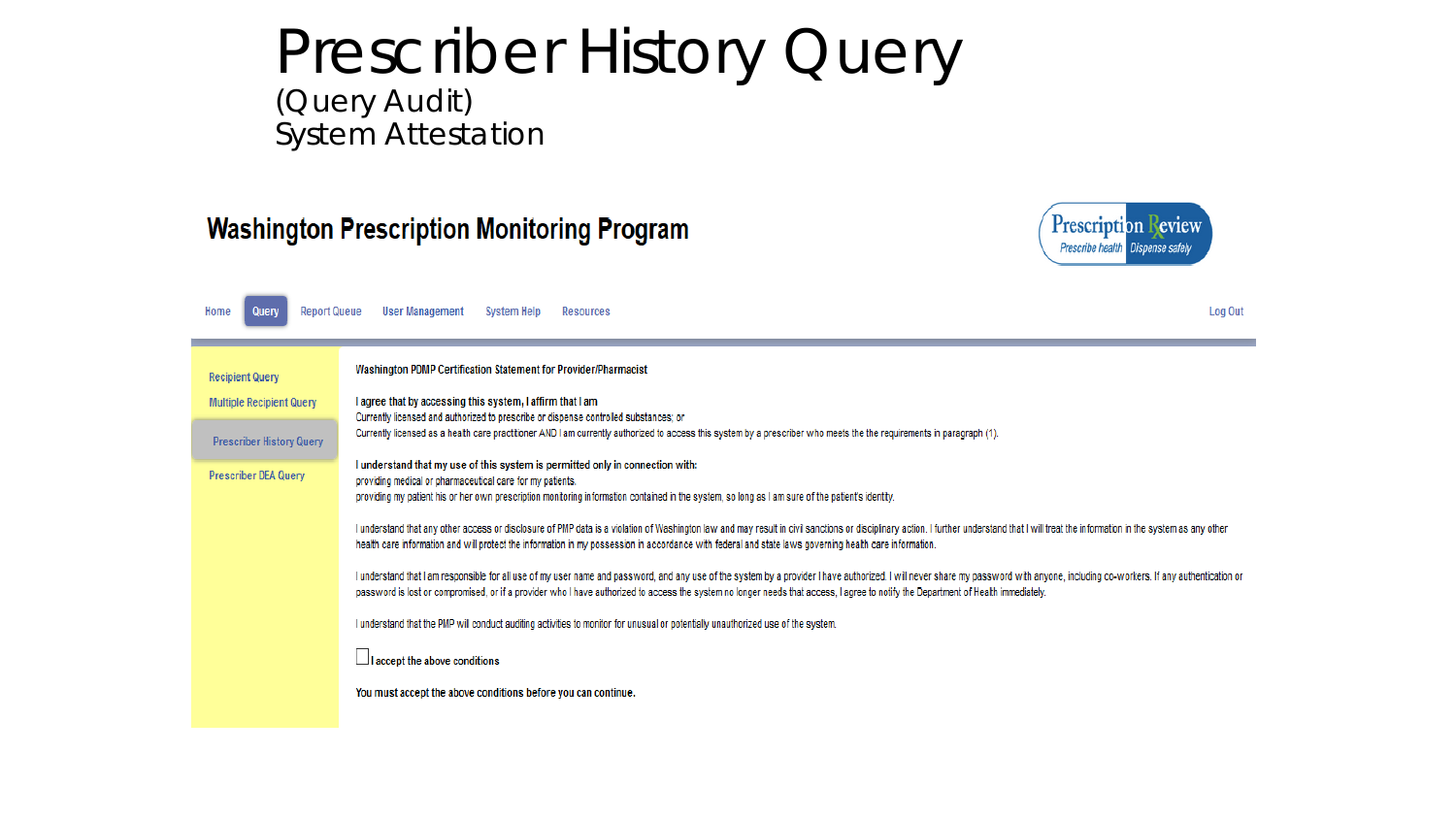## Prescriber History Query (Query Audit)

| <b>Prescription Review</b><br><b>Washington Prescription Monitoring Program</b><br>Prescribe health Dispense safely |                                                                                                                                                                                                     |                                                                                                                         |  |  |  |  |
|---------------------------------------------------------------------------------------------------------------------|-----------------------------------------------------------------------------------------------------------------------------------------------------------------------------------------------------|-------------------------------------------------------------------------------------------------------------------------|--|--|--|--|
| <b>Report Queue</b><br>Home<br>Query                                                                                | <b>User Management</b><br>System Help<br>Resources                                                                                                                                                  | Log Out                                                                                                                 |  |  |  |  |
| <b>Recipient Query</b><br><b>Multiple Recipient Query</b>                                                           | <b>Prescriber History Query</b>                                                                                                                                                                     |                                                                                                                         |  |  |  |  |
| <b>Prescriber History Query</b><br><b>Prescriber DEA Query</b>                                                      | User ID(s): DE12345678 - Garrety, Gary J<br>IR87654321 - Roberts, Mary K<br>œ<br>Audit Start Date: 02/23/2016<br>mm/dd/yyyy<br>$\overline{\phantom{a}}$<br>Audit End Date: 02/23/2017<br>mm/dd/yyyy | Any attached delegate<br>accounts are shown. The<br>report will audit all queries<br>pulled under account<br>authority. |  |  |  |  |
|                                                                                                                     | <b>Submit</b>                                                                                                                                                                                       |                                                                                                                         |  |  |  |  |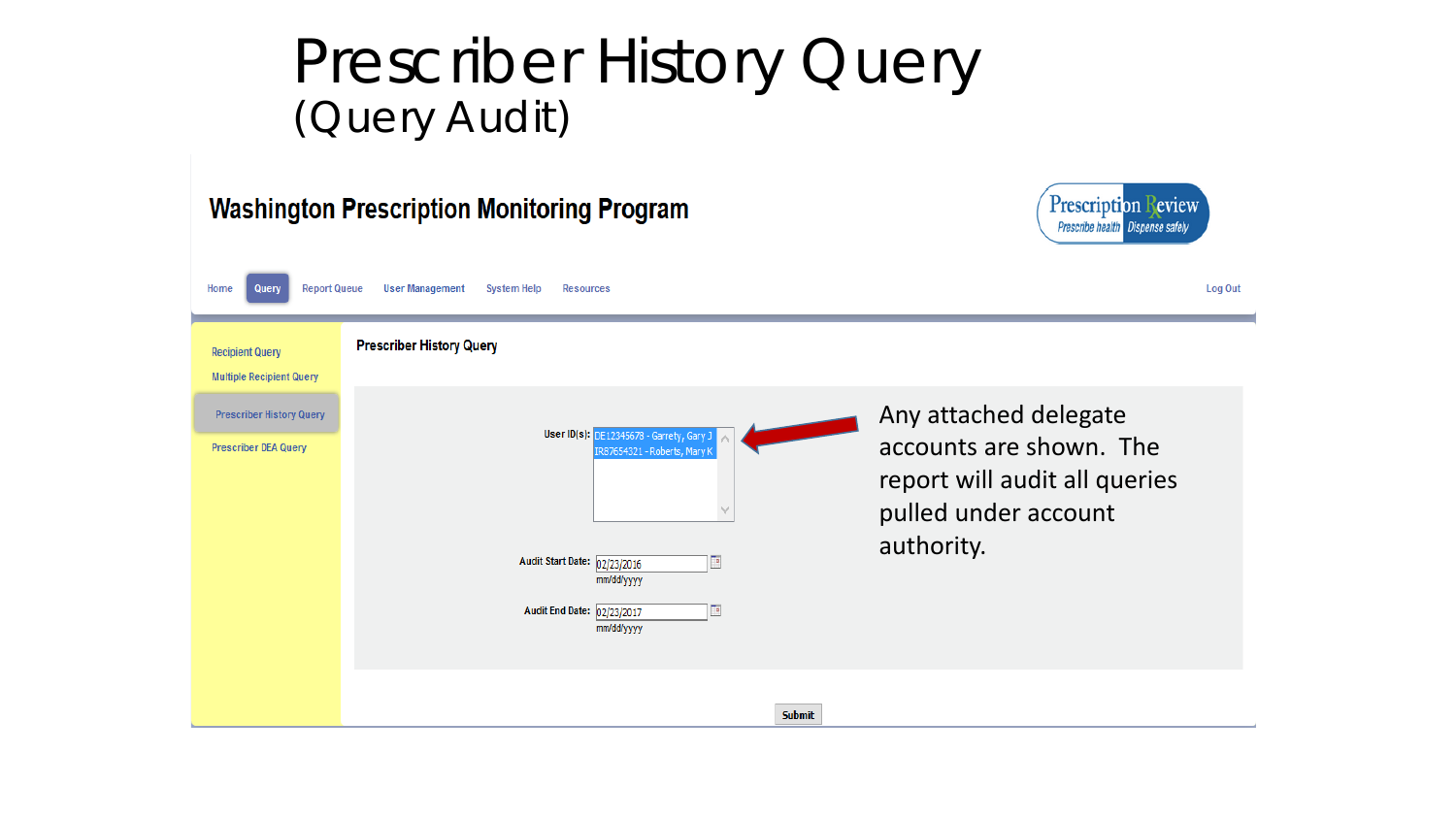## Prescriber DEA Query

System Attestation

#### **Washington Prescription Monitoring Program**



| <b>Report Queue</b><br>Home<br>Query                               | Log Out<br><b>User Management</b><br>System Help<br>Resources                                                                                                                                                                                                                                                                                                                                                       |
|--------------------------------------------------------------------|---------------------------------------------------------------------------------------------------------------------------------------------------------------------------------------------------------------------------------------------------------------------------------------------------------------------------------------------------------------------------------------------------------------------|
| <b>Recipient Query</b>                                             | Washington PDMP Certification Statement for Provider/Pharmacist                                                                                                                                                                                                                                                                                                                                                     |
| <b>Multiple Recipient Query</b><br><b>Prescriber History Query</b> | I agree that by accessing this system, I affirm that I am<br>Currently licensed and authorized to prescribe or dispense controlled substances; or<br>Currently licensed as a health care practitioner AND I am currently authorized to access this system by a prescriber who meets the the requirements in paragraph (1).                                                                                          |
| <b>Prescriber DEA Query</b>                                        | I understand that my use of this system is permitted only in connection with:<br>providing medical or pharmaceutical care for my patients.<br>providing my patient his or her own prescription monitoring information contained in the system, so long as I am sure of the patient's identity.                                                                                                                      |
|                                                                    | I understand that any other access or disclosure of PMP data is a violation of Washington law and may result in civil sanctions or disciplinary action. I further understand that I will treat the information in the system a<br>health care information and will protect the information in my possession in accordance with federal and state laws governing health care information.                            |
|                                                                    | I understand that I am responsible for all use of my user name and password, and any use of the system by a provider I have authorized. I will never share my password with anyone, including co-workers. If any authenticatio<br>password is lost or compromised, or if a provider who I have authorized to access the system no longer needs that access, I agree to notify the Department of Health immediately. |
|                                                                    | I understand that the PMP will conduct auditing activities to monitor for unusual or potentially unauthorized use of the system.                                                                                                                                                                                                                                                                                    |
|                                                                    | $\Box$ I accept the above conditions                                                                                                                                                                                                                                                                                                                                                                                |
|                                                                    | You must accept the above conditions before you can continue.                                                                                                                                                                                                                                                                                                                                                       |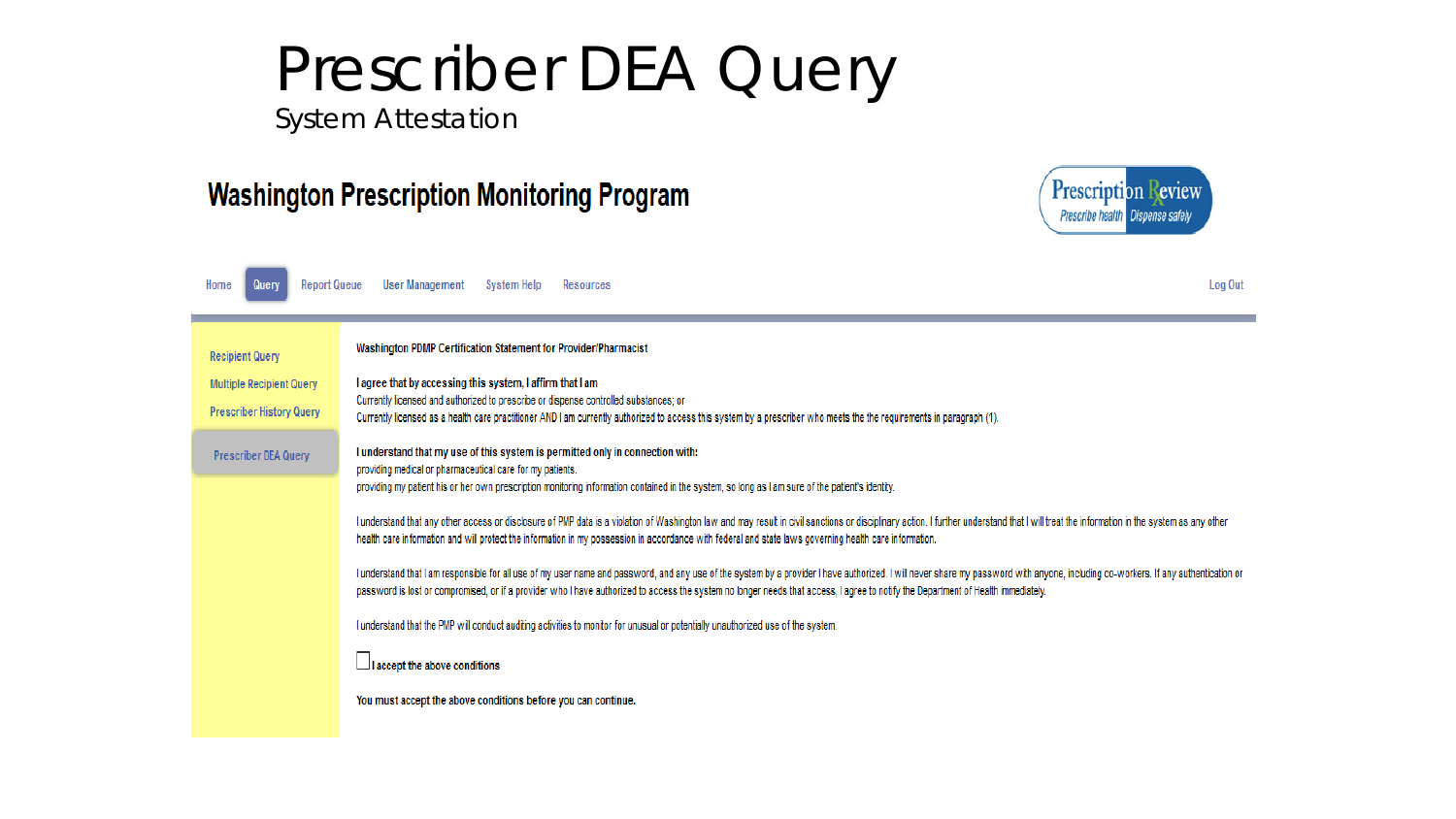## Prescriber DEA Query

|                                                                                                                      | <b>Washington Prescription Monitoring Program</b>                                                                                                                                                                                 | <b>Prescription Peview</b><br>Prescribe health Dispense safely                                                |
|----------------------------------------------------------------------------------------------------------------------|-----------------------------------------------------------------------------------------------------------------------------------------------------------------------------------------------------------------------------------|---------------------------------------------------------------------------------------------------------------|
| <b>Report Queue</b><br>Home<br>Query                                                                                 | <b>User Management</b><br>System Help<br>Resources                                                                                                                                                                                | Log Out                                                                                                       |
| <b>Recipient Query</b><br><b>Multiple Recipient Query</b><br><b>Prescriber History Query</b><br>Prescriber DEA Query | <b>Prescriber DEA Query</b><br>User ID(s): Garrety, Gary J - DE12345678<br>DEA(s): AB1234567, DE12345678, DE12345678<br>P<br>Dispensed Start Date: 02/23/2016<br>mm/dd/yyyy<br>Te<br>Dispensed End Date: 02/23/2017<br>mm/dd/yyyy | Prescribers enter their DEA #<br>upon registration, and can<br>have additional DEA #'s<br>added by PMP staff. |
|                                                                                                                      | <b>Submit</b>                                                                                                                                                                                                                     |                                                                                                               |